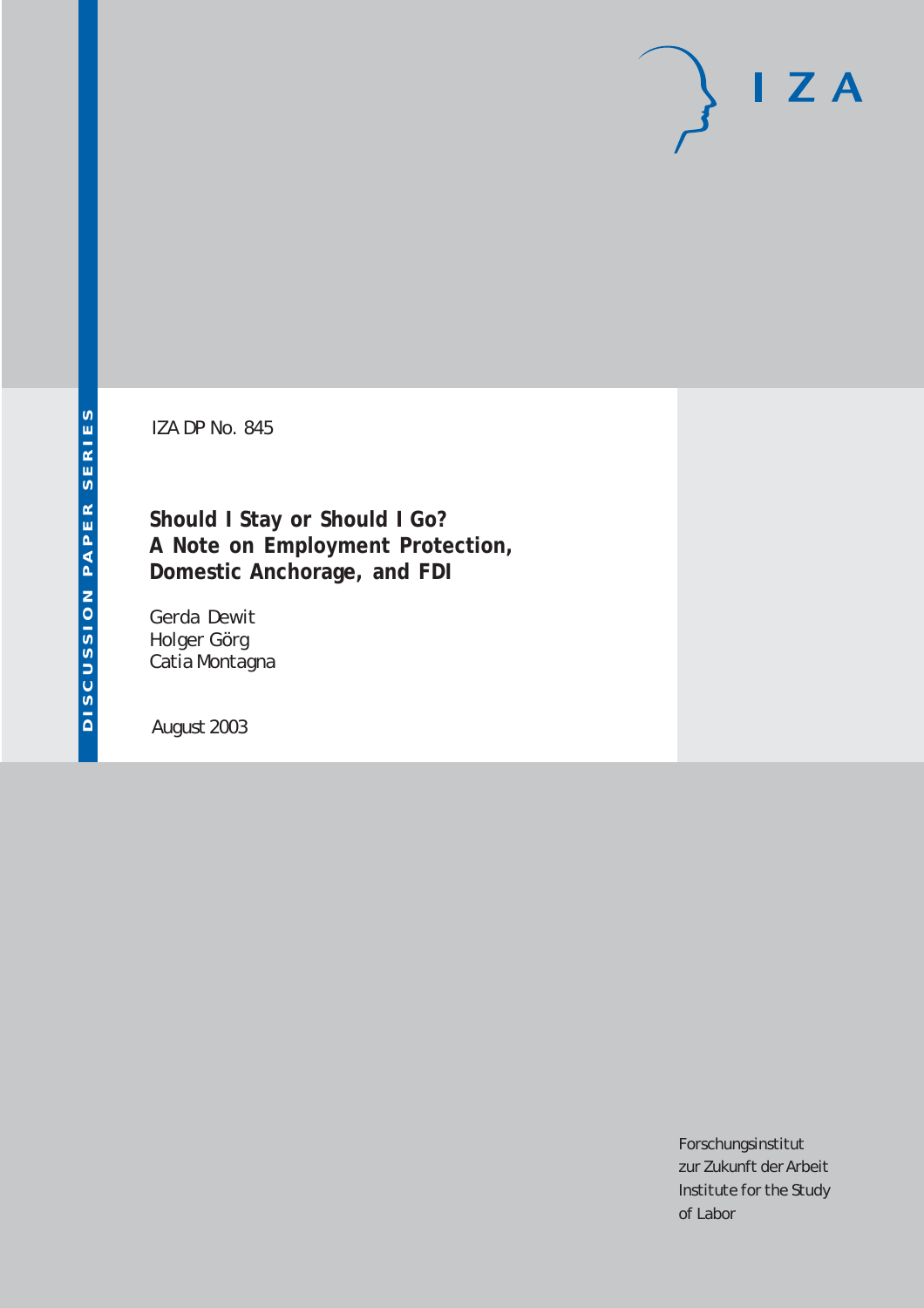# **Should I Stay or Should I Go? A Note on Employment Protection, Domestic Anchorage, and FDI**

### **Gerda Dewit**

*National University of Ireland, Maynooth* 

## **Holger Görg**

*University of Nottingham, DIW Berlin and IZA Bonn* 

#### **Catia Montagna**

*University of Dundee and GEP, University of Nottingham* 

Discussion Paper No. 845 August 2003

IZA

P.O. Box 7240 D-53072 Bonn **Germany** 

Tel.: +49-228-3894-0 Fax: +49-228-3894-210 Email: [iza@iza.org](mailto:iza@iza.org)

This Discussion Paper is issued within the framework of IZA's research area *Internationalization of Labor Markets.* Any opinions expressed here are those of the author(s) and not those of the institute. Research disseminated by IZA may include views on policy, but the institute itself takes no institutional policy positions.

The Institute for the Study of Labor (IZA) in Bonn is a local and virtual international research center and a place of communication between science, politics and business. IZA is an independent, nonprofit limited liability company (Gesellschaft mit beschränkter Haftung) supported by Deutsche Post World Net. The center is associated with the University of Bonn and offers a stimulating research environment through its research networks, research support, and visitors and doctoral programs. IZA engages in (i) original and internationally competitive research in all fields of labor economics, (ii) development of policy concepts, and (iii) dissemination of research results and concepts to the interested public. The current research program deals with (1) mobility and flexibility of labor, (2) internationalization of labor markets, (3) welfare state and labor market, (4) labor markets in transition countries, (5) the future of labor, (6) evaluation of labor market policies and projects and (7) general labor economics.

IZA Discussion Papers often represent preliminary work and are circulated to encourage discussion. Citation of such a paper should account for its provisional character. A revised version may be available on the IZA website ([www.iza.org](http://www.iza.org/)) or directly from the author.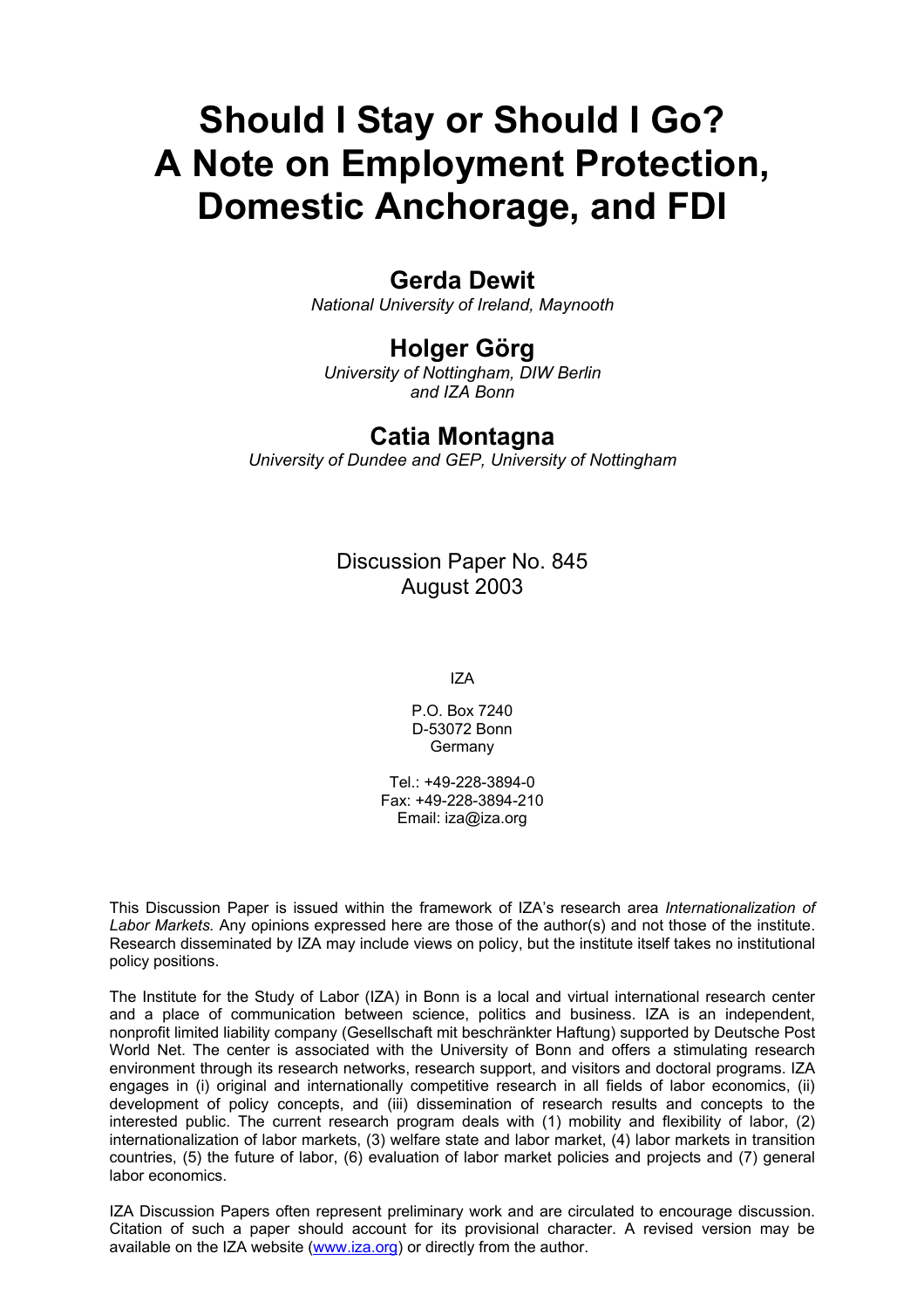IZA Discussion Paper No. 845 August 2003

# **ABSTRACT**

## **Should I Stay or Should I Go? A Note on Employment Protection, Domestic Anchorage, and FDI**[∗](#page-2-0)

This paper examines how employment protection legislation affects location decisions of multinationals. Based on a simple theoretical framework, we estimate an empirical model, using OECD-data on bilateral FDI-flows and employment protection indices. We find that, while an "unfavourable" employment protection differential between a domestic and a foreign location is inimical to foreign direct investment (FDI), a high domestic level of employment protection tends to discourage outward FDI. The results are in line with our conjecture that strict employment protection in the firm's home country makes firms reluctant to relocate abroad and keeps them "anchored" at home.

JEL Classification: D80, F23, J80

Keywords: uncertainty, employment protection, foreign direct investment, domestic anchorage

Corresponding author:

 $\overline{a}$ 

Holger Görg School of Economics University of Nottingham Nottingham NG7 2RD UK Tel.: +44 115 846 6393 Fax: +44 115 951 4159 Email: [holger.gorg@nottingham.ac.uk](mailto:holger.gorg@nottingham.ac.uk)

<span id="page-2-0"></span><sup>∗</sup> We are grateful to Daniel Mirza for making the OECD data available to us and to Dermot Leahy and Hassan Molana for helpful comments. Holger Görg gratefully acknowledges financial support from The Leverhulme Trust under Programme Grant F114/BF and the European Commission under Grant No. SERD-2002-00077.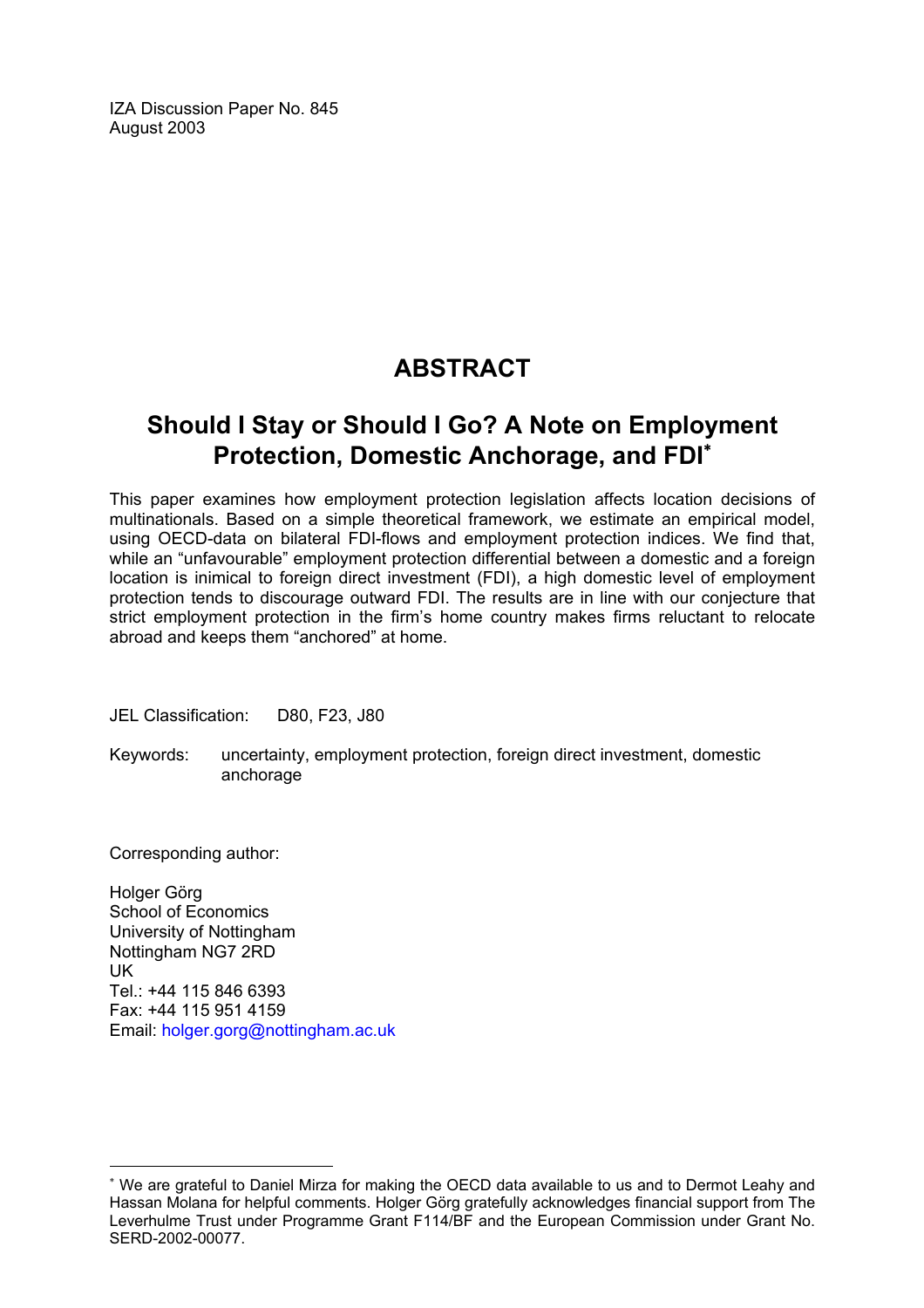#### **1. INTRODUCTION**

 $\overline{a}$ 

The increasing degree of economic integration and the liberalisation of foreign direct investment (FDI) policies worldwide have brought the determinants of the location of economic activity to the forefront of policy debates, with governments' concerns focussing increasingly on their ability to prevent domestic industry from relocating abroad and to attract and/or retain foreign investment.

Labour market laws and institutions are commonly regarded as crucial in determining the relative attractiveness of locations to internationally mobile firms. Amongst these, employment protection laws are perceived as being particularly detrimental to the attraction and/or retention of industry because they reduce the *flexibility* with which firms can adjust output and employment to evolving economic conditions. Increasingly, the substantial differences that exist between economies (even within the European Union) in hiring and firing restrictions are seen as a source of unfair 'competitive advantage' for those locations with lower costs of employment adjustments.

The aim of this paper is to shed some light on the effects of labour market flexibility (or the lack of it) on the location of economic activity. Although there exists a substantial amount of work on the impact of employment legislation on employment,<sup>[1](#page-3-0)</sup> little research has been done on the relationship between the location of industry and employment protection[.2](#page-3-1)

<span id="page-3-0"></span><sup>1</sup> Hiring and firing restrictions are typically not found to have a decisive role on overall rates of unemployment (e.g. Nickell 1996, 2001), but are shown to reduce job reallocation rates and employment variation over the business cycle – e.g. Bentolila and Bertola (1990), Garibaldi *et al.* (1997), OECD (1996).<br><sup>2</sup> Haaland and Wooton (2002) and Haaland et al. (2003) provide related theoretical analyses, showing that

<span id="page-3-1"></span>countries with more flexible labour markets attract inward investment. By contrast, Dewit et al. (2003) argue that labour market inflexibility may not necessarily hinder a country's ability to retain (and under certain conditions even attract) economic activity; since inflexibility implies commitment power, firms may prefer an inflexible location over a flexible one, even in an uncertain environment. In an empirical study, Görg (2002) finds that host countries' firing costs are negatively related to inward FDI from the US. Nicoletti et al. (2003) find that employment protection reduces FDI in OECD countries. Brown et al. (2003) is a general discursive paper on the relationship between FDI and working conditions in developing countries.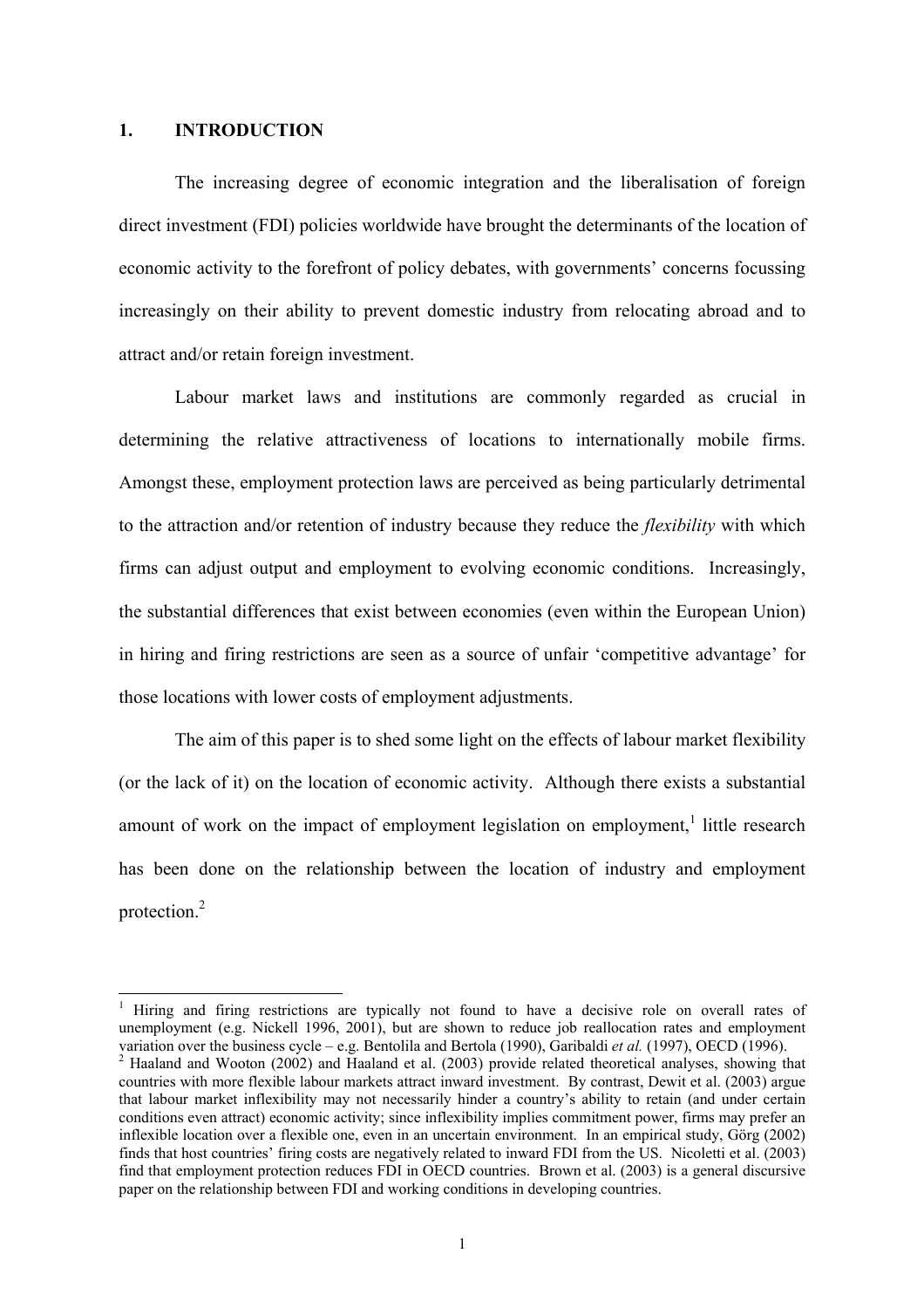To our knowledge, the existing literature focuses on the role of employment protection in undermining a country's ability to *attract new* footloose industry. However, the effect of employment protection on industry location is more complex in that the degree of labour market flexibility also affects countries' ability to *retain* their *existing* industrial base. We refer to this as '*domestic anchorage*',<sup>[3](#page-4-0)</sup> an aspect that is central to policy debates but that has not received sufficient attention in the academic literature.

In order to fill this gap, we use a simple theoretical model to examine how differences in employment protection regulations affect (1) the location decision of a *new* firm, when alternative locations are possible, and (2) the *relocation* incentives of an *existing* production facility. We then test empirically the predictions of the model using data on bilateral FDI flows and employment protection indices obtained from the OECD. Our empirical analysis suggests that employment protection laws are likely to have different effects on firms' location decisions: whilst an 'unfavourable' employment protection differential between a domestic and a foreign location is inimical to inward FDI, a high domestic level of employment protection tends to discourage outflow FDI. We also find that the effect of employment protection depends on the level of investment cost in the host country.

The rest of the paper is organised as follows. Section 2 develops a simple theoretical framework. Section 3 estimates an econometric model of bilateral FDI using OECD data. Section 4 concludes the paper.

<span id="page-4-0"></span><sup>&</sup>lt;sup>3</sup> A theoretical analysis of the 'attraction versus retention' effects of employment protection in strategic settings is developed by Dewit, Leahy and Montagna (2003).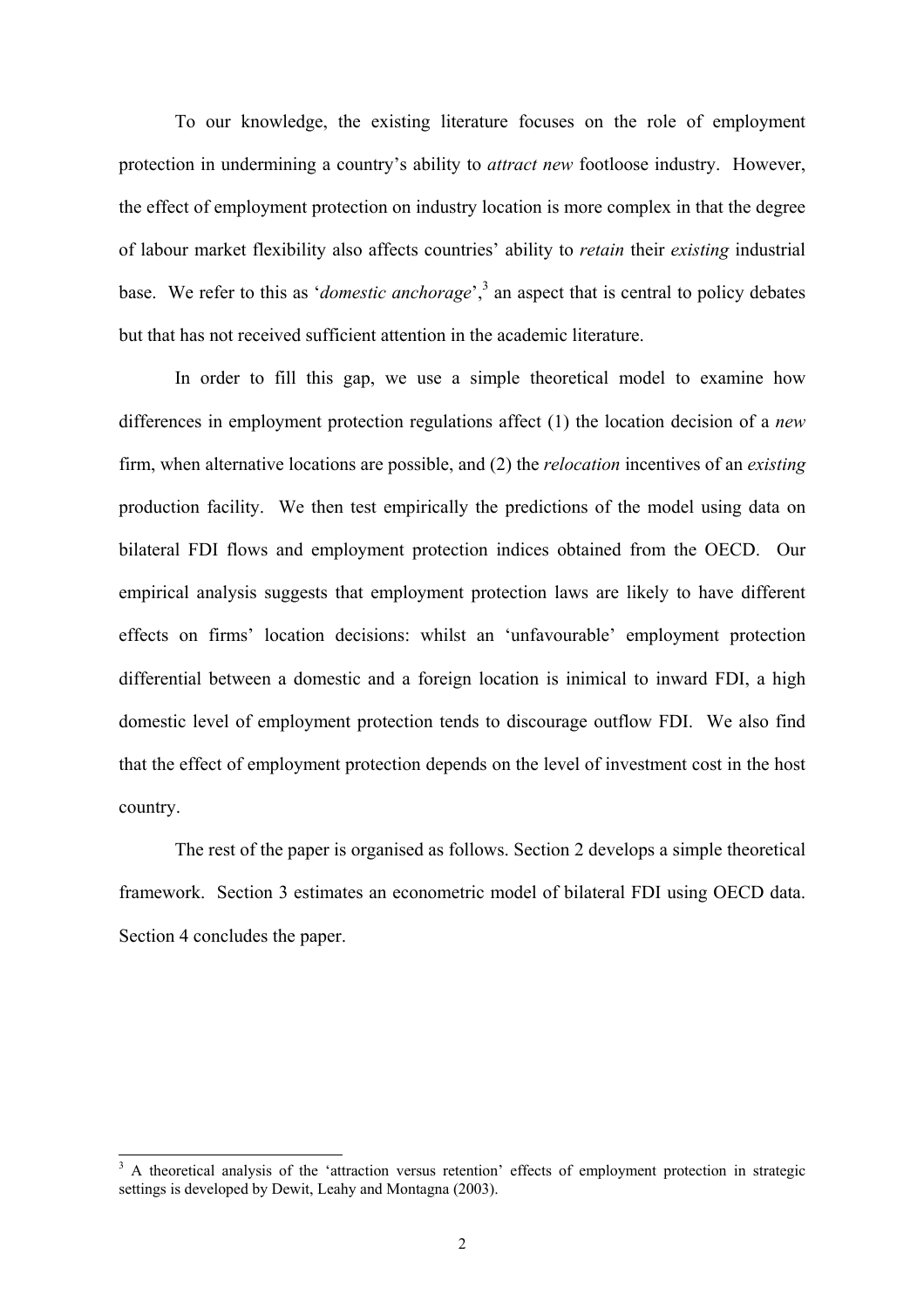#### **2. THEORETICAL FRAMEWORK**

#### **2.1. Employment protection and location**

We firstly analyse the decision of a monopolist considering whether to set up a *new* production facility in its home country *h* or to locate in foreign country *f*. Countries *h* and *f* represent an integrated market and production costs are the same in each location. $4$  We assume, however, there to be an FDI cost which the firm will incur in the case it decides to locate abroad.

There are two periods. In period one, the firm knows demand for that period but faces uncertainty about period-two demand, which is resolved at the start of period two. The inverse demands for period one and two are given by  $p_1 = a - q_1$  and  $p_2 = a - q_2 + u$ , where  $p_t$  and  $q_t$  denote price and quantity (with  $t=1,2$ ),  $a$  is a positive constant, and  $u \in [ u, \overline{u} ]$  is a stochastic demand component, with mean  $Eu = 0$  and variance *v*.

Since future demand is uncertain, the firm values flexibility. However, flexibility may be hindered by employment protection regulations in the local labour market. Employment protection gives rise to hiring and firing costs when future output needs to be adjusted in line with the demand then prevailing. Suppose total variable costs in location *i*  $(i = h, f)$  are given by

$$
C_i = c \sum_{t=1}^{2} q_t + \frac{\lambda_i}{2} (q_2 - q_1)^2 , \qquad (1)
$$

where *c* is the constant marginal cost of production without intertemporal output adjustments (i.e., if  $q_2 = q_1$ ). The second term in expression (1) reflects adjustment costs (e.g. Hamermesh, 1996), with  $\lambda_i$  denoting the location-specific degree of employment

<span id="page-5-0"></span><sup>&</sup>lt;sup>4</sup> These assumptions allow us to focus on the effect of employment protection on location choice, while abstracting from other location determinants, such as market access and cost advantages whose importance for firms' location decisions is well understood. See, for instance, Markusen (2002).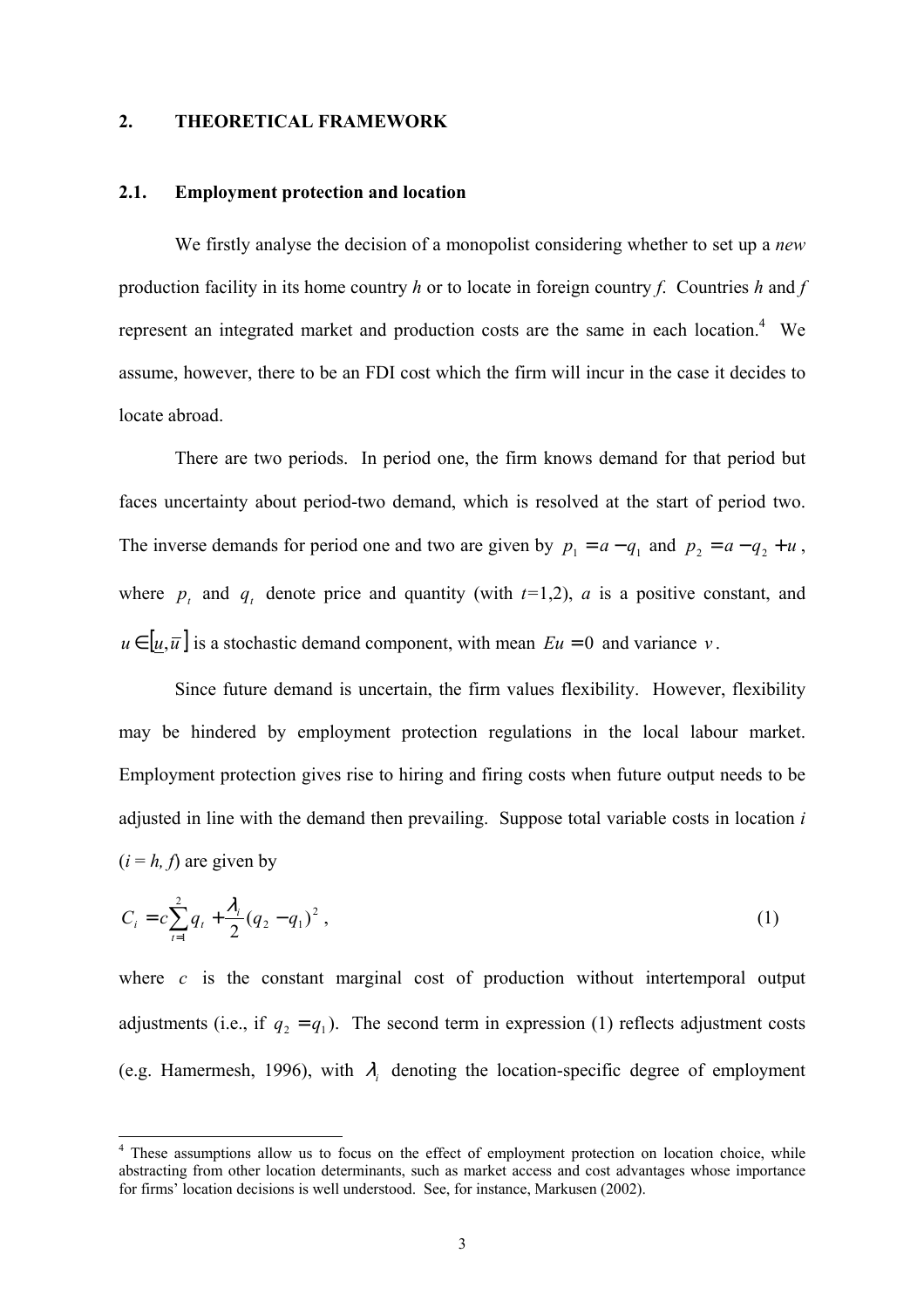protection. Total costs consist of the sum of variable costs and fixed set-up costs  $(F_i)$ , with  $F_h = \phi$  and  $F_f = \phi + \delta$ . That is, if the firm locates abroad, the set up cost includes an investment cost  $\delta$  > 0 that can be thought of as reflecting the barriers to the mobility of capital. Hence,  $\delta$  will typically fall as the degree of market integration increases.

Expected profits are equal to  $E\pi = \pi_1 + E\pi_2$ . Forward looking, when choosing its optimal output in period two, the monopolist maximises second-period profits given  $q_1$ , implying

$$
A - 2q_2 + u - \lambda_i (q_2 - q_1) = 0,
$$
\n(2a)

with  $A = a - c$ . Assuming that the firm is risk neutral,<sup>[5](#page-6-0)</sup> it determines its optimal output in period one by maximising expected profit with respect to period-one output, yielding the following first-order condition

$$
A - 2q_1 + \lambda_i (Eq_2 - q_1) = 0.
$$
 (2b)

The firm's optimal output in period one and in period two are, respectively, given by

$$
q_{i1} = \frac{A}{2},\tag{3a}
$$

$$
q_{i2} = \frac{A}{2} + \frac{u}{2 + \lambda_i} \,. \tag{3b}
$$

Expression (3b) clearly shows that the firm will be more flexible in period two if the local degree of employment protection is low ( $dq_{i2}$  / *du* decreases in  $\lambda_i$ ).

From the inverse demand functions, the first-order conditions in (2a) and (2b), and since  $Eq_{i2} = q_{i1}$ , maximised expected profits can be written as

$$
E\pi_i = 2(q_{i1})^2 + \frac{\nu}{(2+\lambda_i)^2} - F_i
$$
\n(4)

<span id="page-6-0"></span><sup>&</sup>lt;sup>5</sup> Risk aversion would simply make locating in the country with the more flexible labour market relatively more attractive.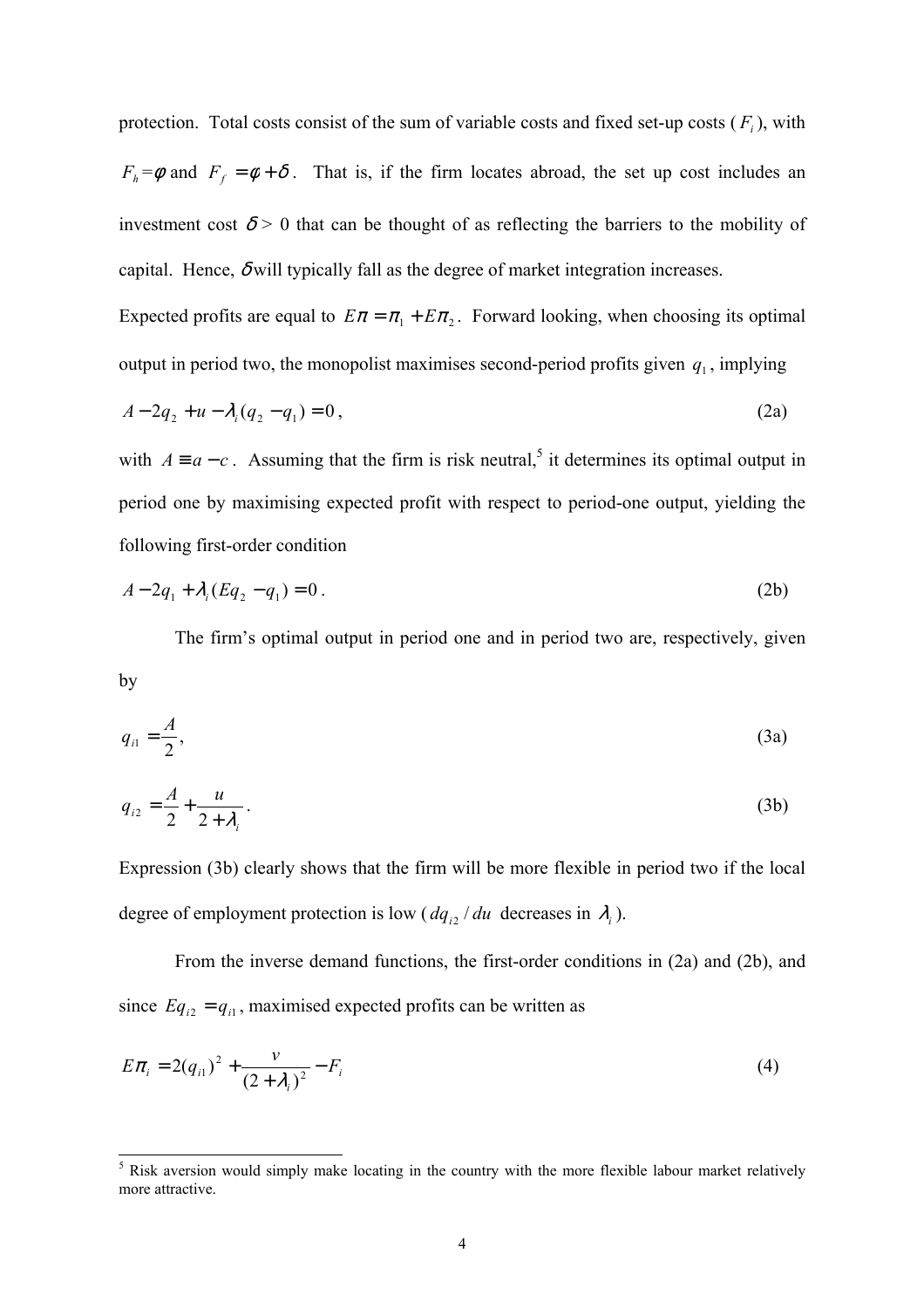Expected profits decrease in the degree of employment protection that prevails in the local labour market  $(dE\pi_i/d\lambda_i < 0)$ .<sup>[6](#page-7-0)</sup> Hence, the location decision of the monopolist will be influenced by the difference between the expected profits in the two locations – which depends on the difference in employment protection between them and on the cost of FDI (δ). If the barriers to FDI flows are prohibitively high (i.e.  $\delta$  is very large), the monopolist will set up the new plant in Home, regardless of the size and sign of the employment protection differential between home and foreign. With very low FDI costs, i.e. with very high degrees of capital market integration, a new firm seeking to minimise future adjustment costs will choose to produce in the location characterised by the lower degree of employment protection. At intermediate levels of FDI costs, the monopolist will always locate in Home if  $(\lambda_f - \lambda_h) > 0$ , and will locate in foreign if  $(\lambda_f - \lambda_h)$  is negative and sufficiently large<sup>7</sup>. Hence, for non-prohibitively high FDI costs, a given increase in  $(\lambda_f - \lambda_h)$  will be more likely to deter FDI from *h* to *f* the larger is  $\delta$ .

#### **2.2. Employment protection and relocation**

The effects of employment protection on location decisions will differ in the case of a relocation of an *existing* plant. Suppose that a firm with an operating plant in *h* considers relocating to *f*. Just like a new firm – provided that the FDI costs are not too high – ceteris paribus, this firm is more likely to produce abroad if it expects that future adjustments in its workforce will be less costly to carry out in *f* than in *h*. However, if there is some degree of employment protection in *h*, relocation implies that the firm will incur exit costs in the form of severance pay to laid-off workers in its *h*-plant. Hence, even relatively moderate home employment protection may discourage relocation and effectively serve as a '*domestic*

<span id="page-7-1"></span>

<span id="page-7-0"></span><sup>&</sup>lt;sup>6</sup> Note that, since profits are convex in *u*, expected profits increase in *v*.<br><sup>7</sup> These conclusions hold because the firm is a monopolist. With oligopolistic rivalry, firms' location decisions are more complex (see Dewit, Leahy and Montagna, 2003).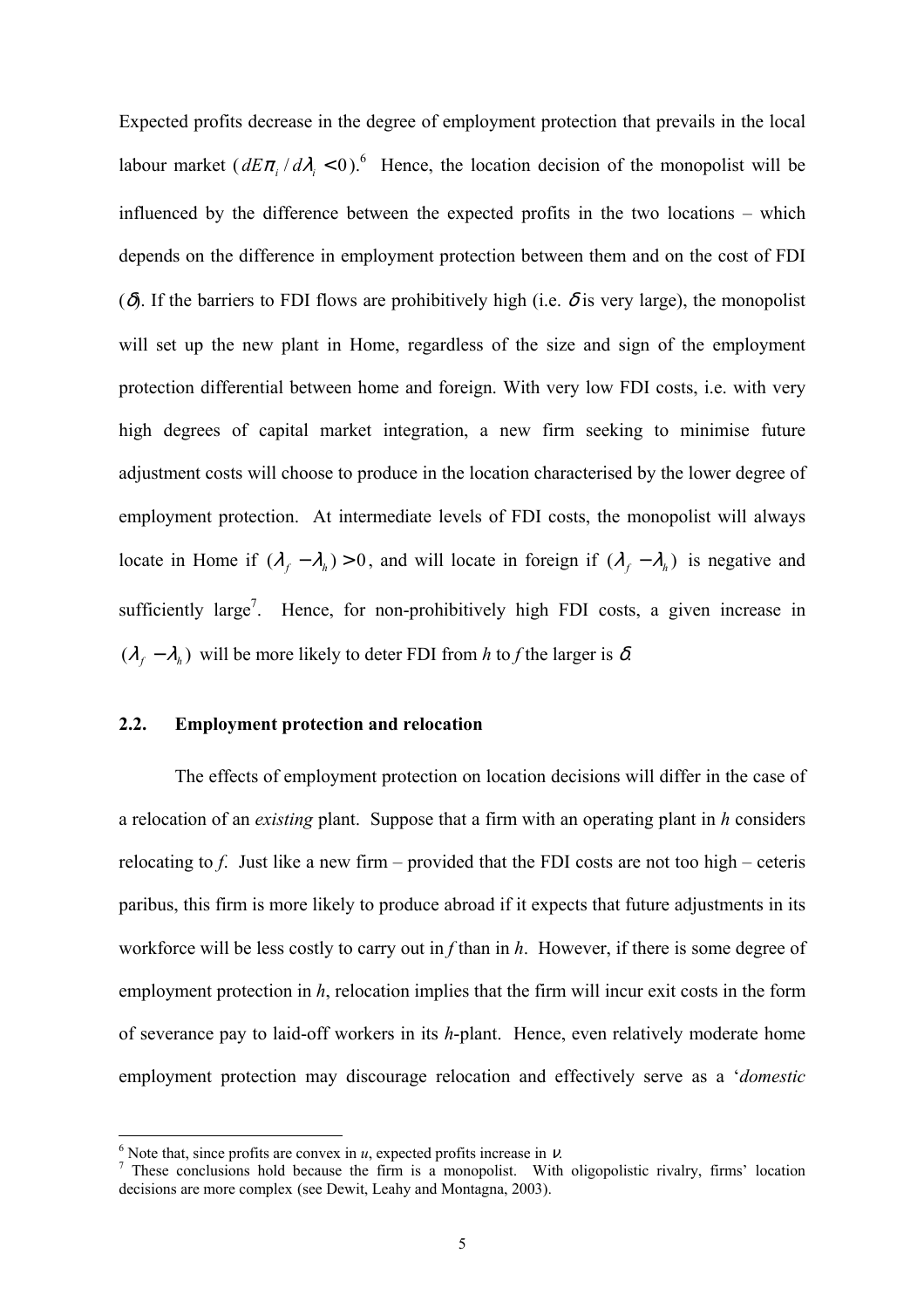*anchorage*' device, thus hindering outward FDI. The anchorage effect of employment protection will also be conceivably stronger the higher are FDI costs, i.e. a firm may be even more reluctant to face the occurrence of severance costs associated with relocation in the presence of high FDI costs.

To summarise, our theoretical analysis suggests that both the difference in employment protection between *f* and *h* ( $\lambda_f - \lambda_h$ ) and the actual level of employment protection in  $h(\lambda_h)$  may be negatively related to outward FDI (from *h* to *f*). On the one hand, as a determinant of the home market '*flexibility differential*' ( $\lambda_f - \lambda_h$ ), a high level of home employment protection will encourage relocation; on the other hand, by determining the extent of exit costs, it will act as an '*anchor*' for the domestic industry, thus making international *relocation* less likely. The extent of capital market integration is also likely to affect the responsiveness of investment flows to employment protection: ceteris paribus, both a higher flexibility differential in favour of the home country – i.e. a larger  $(\lambda_f - \lambda_h)$  – and a higher level of home EP are likely to be having a stronger negative effect on outward FDI flows the larger is  $\delta$ .

#### **3. EMPIRICAL ANALYSIS**

In this section we bring empirical evidence to bear on the theoretical predictions of the previous analysis. To this end, we estimate an empirical model of the determinants of outward FDI flows from home country *h* to partner country *f* using OECD data. The regression equation is given by:

$$
\ln(FDI_{hft}) = \alpha + \gamma_1 \lambda_{ht} + \gamma_2 (\lambda_{ft} - \lambda_{ht}) + \gamma_3 (\lambda_{ht} * \delta_{hft}) + \gamma_4 [(\lambda_{ft} - \lambda_{ht}) * \delta_{hft}] + \beta X_t + \varepsilon_{hft}
$$
 (5)

where  $\lambda_{ht}$  is a measure of employment protection (EP) in home country *h* at time *t* and  $(\lambda_{ft} - \lambda_{fit})$ λ*ht*) is the difference in employment protection at time *t* between host and home country. According to our theoretical analysis, other things equal, the higher the level of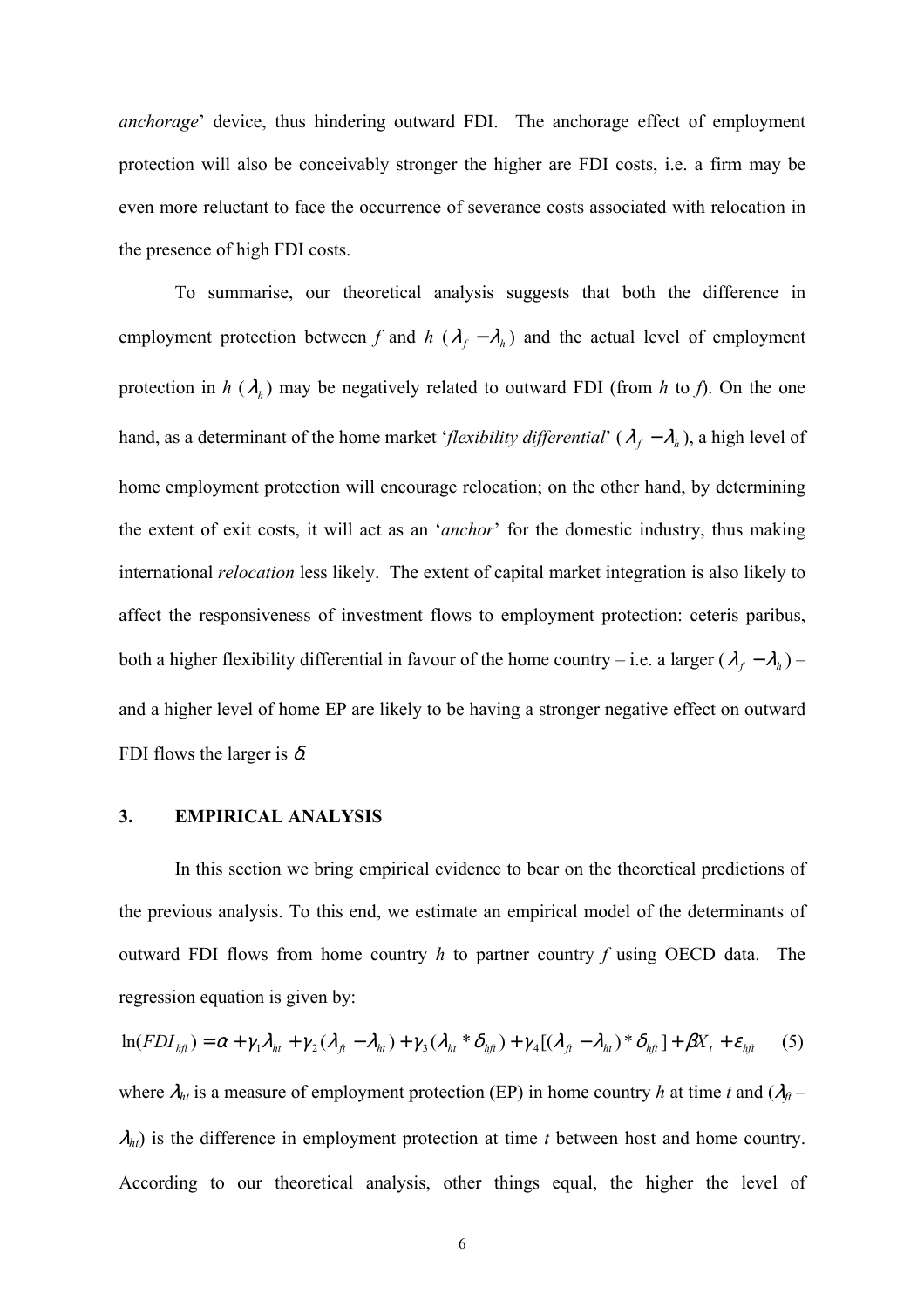employment protection in the foreign location, the lower will be the home country's investment in that location. We therefore would expect the coefficient  $\gamma_2$  to be negative. The coefficient γ*1* captures the '*domestic anchorage*' effect described in the theoretical model and is also expected to be negative. The theory also suggests that the sensitivity of FDI flows to employment protection may depend on the level of investment costs. In order to capture this effect, we include interaction terms of our employment protection variables with investment cost, multiplying  $\lambda_{ht}$  and  $(\lambda_{ft} - \lambda_{ht})$  by a dummy variable  $\delta$  equal to one if investment costs are higher than the median in the sample.<sup>8</sup>

The vector  $X$  captures a number of additional covariates that potentially affect the location of FDI. These are:

- (1) *the level of partner country GDP*, which is included in order to control for the market size of the host economy. We would expect a positive relationship between this variable and FDI inflows into the partner country (see Culem, 1988).
- (2) *the level of home country GDP*, included in order to control for the size of the home country, which determines the supply of FDI (Blonigen, 1997).
- (3) a trade-weighted measure of *unit labour costs*, included to control for differences in the costs of inputs across countries (see Culem, 1988).
- (4) a dummy variable which is equal to one if home and partner country are members of a *free trade area*. This is included to capture the potentially positive effect of membership of a trade agreement on FDI (see, for example, Barrell and Pain, 1999)

<span id="page-9-0"></span><sup>&</sup>lt;sup>8</sup> One may argue that we should also include the level of investment cost on its own in the equation. Our concern is that this variable is highly correlated with the two interaction terms (with correlation coefficients of 0.64 and – 0.25 respectively) which can potentially lead to multicollinearity problems in our sample. In fact, estimations of equation (5) also including  $\delta$  on its own, which are not reported here but are available from the authors upon request, yield statistically insignificant coefficients on the interaction terms but negative and statistically significant coefficients on  $\delta$ , as expected. The coefficients on the other variables are very similar to those reported below. Hence, in order to reflect our emphasis on the interaction between  $\delta$  and employment protection we report only the results of equation (5) without the level of investment cost.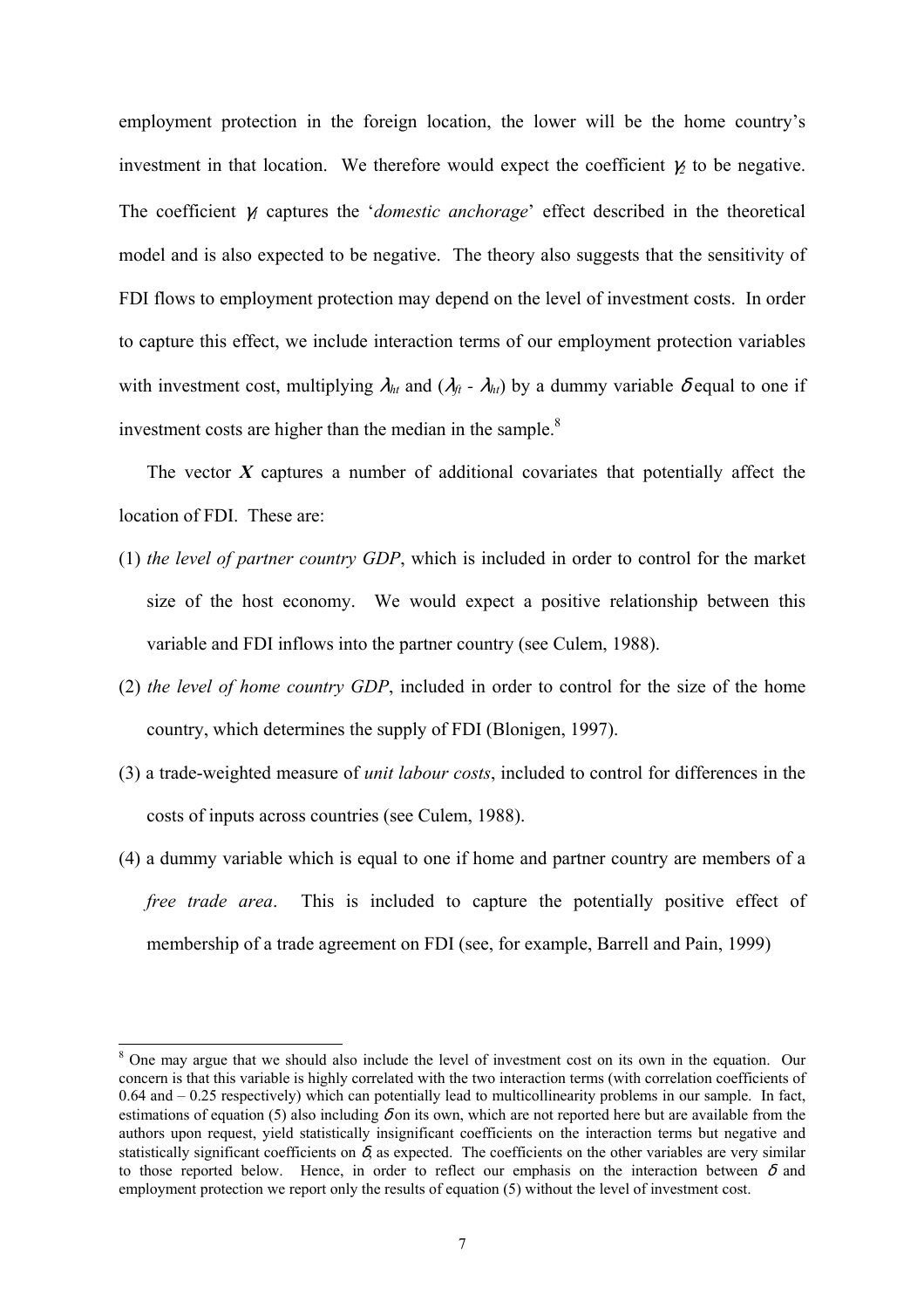The data for all variables come from the OECD. Data on bilateral FDI flows are taken from the OECD's *International Investment Statistics Yearbook*. The index of employment protection for each country – as described by Nicoletti et al. (1999) – is based on measures of protection affecting the country's temporary and regular employment.<sup>[9](#page-10-0)</sup> The index – which takes on values between 0 and 100 from the least to the most restrictive – is available for only two years (namely 1989 and 1998), thus restricting considerably the time series dimension of our analysis. The cost of investment  $(\delta)$  is a measure of the cost of capital for investments from home to partner and is also an index between 0 and 100 (as is the unit labour cost variable). All nominal variables, i.e. FDI and GDP, are converted into real 1995 US dollars.

Table 1 reports summary data on a country's total inward and outward FDI flows and its employment protection index for the two years 1989 and 1998. Apart from the former communist countries Czech Republic, Hungary and Poland which have employment protection indices of 100 for  $1989$ ,<sup>10</sup> the countries with the highest levels of employment protection among OECD countries are South Korea, Portugal and Spain. At the other extreme we find the US, UK and Canada with very low levels of employment protection in 1989. It is notable that for most countries for which there have been changes between 1989 and 1998, the level of employment protection has fallen, with the exception of France.

#### *[Table 1 here]*

At first sight, these data only point to a loose connection between FDI and employment protection: for instance, Canada (a country with a fairly low level of EP) had relatively low levels of inward and outward FDI in 1989 but much higher levels in 1998. The nature of the relationship, however, cannot be adequately captured by these summary

<span id="page-10-1"></span><span id="page-10-0"></span><sup>&</sup>lt;sup>9</sup> The employment protection indicators were constructed "based on an in-depth review of existing regulations and laws affecting the hiring and firing of workers along the two dimensions of regular and temporary contracts" (Nicoletti et al., 1999, pp. 40-41).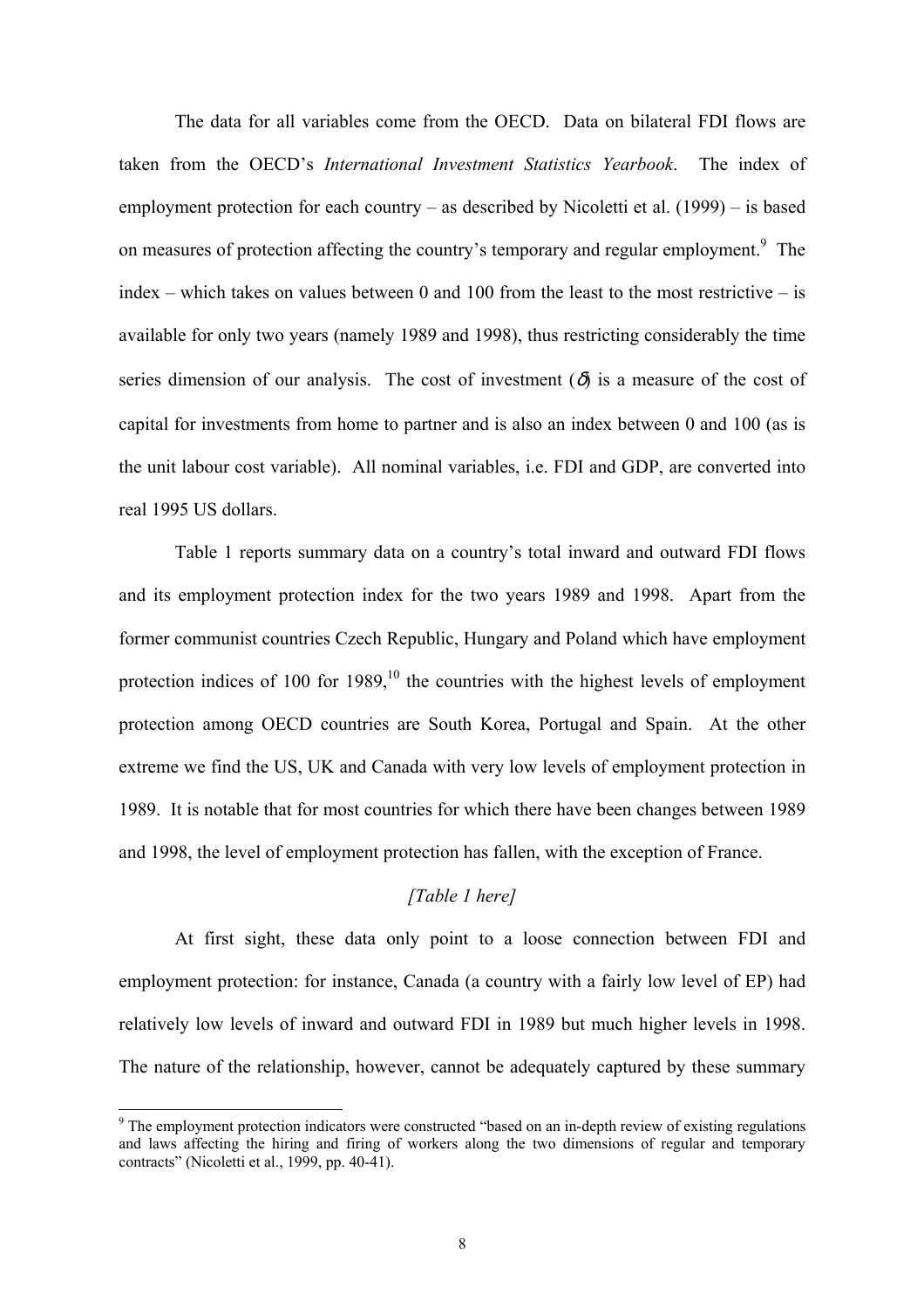data. A better appreciation of the effects of employment protection on FDI flows can be gained by estimating our empirical model described in equation (5) using bilateral data.

Given that the employment protection index is only available for two years, we estimate two independent cross sections, using the data for 1989 and 1998 separately. The results of the estimations of different specifications of equation (5) are reported in Table 2. For the year 1989 we have 277 country pairs available while there are 388 in 1998.<sup>11</sup>

#### *[Table 2 here]*

Columns (1) and (3) report results without the FTA dummy, while columns (2) and (4) include this dummy. While the dummy is consistently positive and statistically significant as expected, its inclusion does not alter the other coefficients substantially, indicating the robustness of the results. The estimations show that the positive effect of the home and partner country market sizes on FDI is accurately reflected in the data in both years. We do not find a statistically significant effect of unit labour costs on FDI, however.<sup>12</sup>

The results on the employment protection measures and the interaction terms with investment costs are broadly consistent with our theoretical predictions. The higher the level of employment protection in the home country the lower the level of outward FDI, ceteris paribus. This negative effect is larger if investment cost between home and foreign are high. Our findings therefore suggest that: (i) the 'domestic anchorage' effect is important, i.e., more protective employment laws at home – by increasing the exit costs associated with international relocation – discourage firms from investing abroad; and (ii)

<sup>&</sup>lt;sup>10</sup> Note that these countries are not included in the econometric estimations for 1989, given the absence of FDI data for that year.

<span id="page-11-0"></span> $11$  In the estimations we allow for heteroskedasticity of the error term, as well as an unspecified correlation between error terms within, but not across, partner countries. This allows for the possibility that there may be unobserved country specific effects which are correlated with the regressors but which we do not explicitly account for in the empirical model.

<span id="page-11-1"></span> $12$  This result is mirrored in a large number of empirical studies (e.g. Wheeler and Mody, 1992).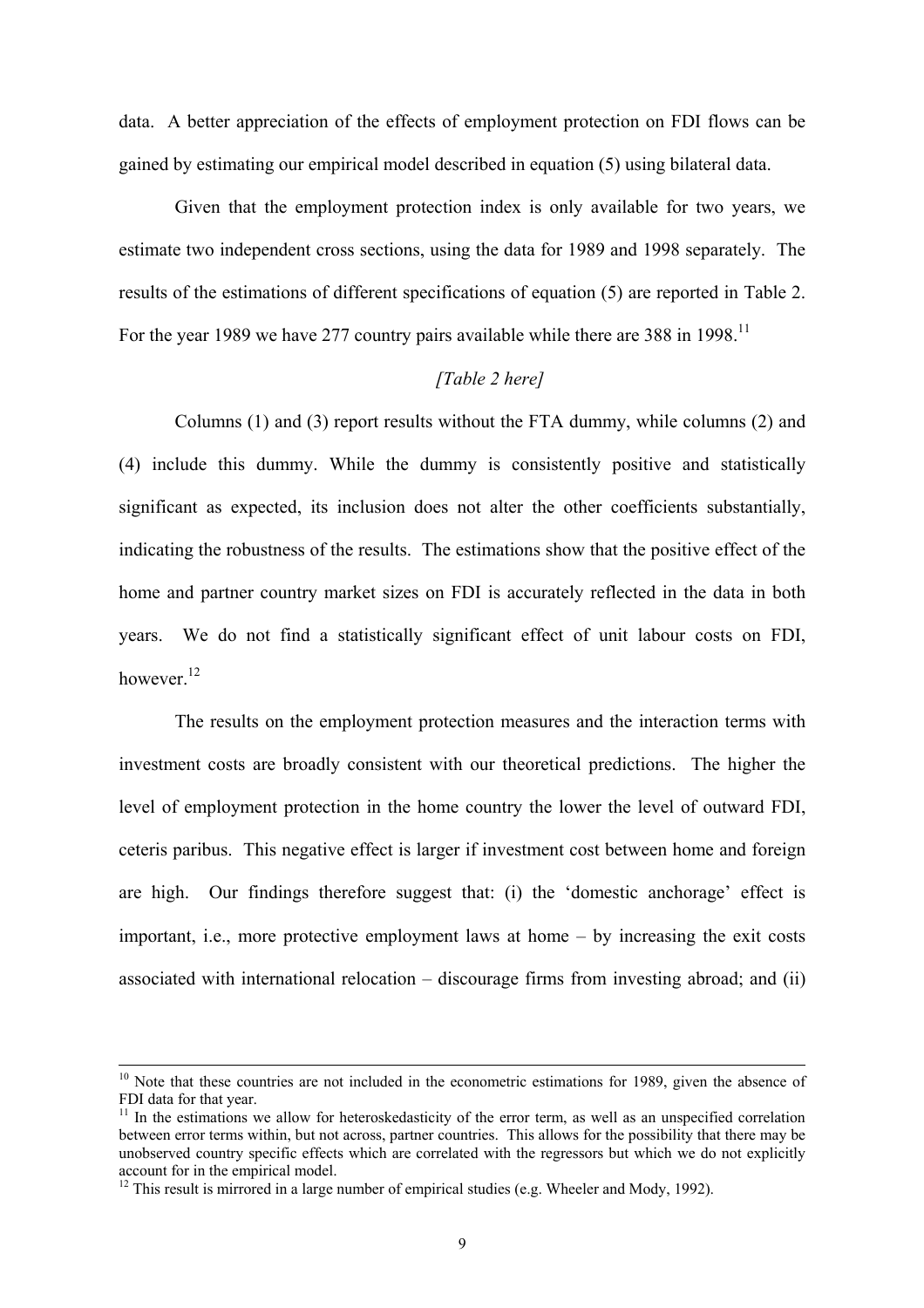FDI costs tend to reinforce the sensitivity of outward investment flows to employment protection, effectively strengthening the anchorage effect of the latter.

We also find that the larger the gap in employment protection between partner and home country the lower are FDI flows from home to partner. This suggests that, for a given level of home EP, higher levels of EP in the partner country discourage home country firms from investing there. Examining the coefficient on the interaction term, we now find that higher investment cost only tend to amplify the negative effect of the employment protection differential in 1998.

This, as well as a cursory glance at the regression coefficients may suggest that the effects of employment protection on FDI are more pronounced in 1998 than in 1989. In order to examine whether these differences are statistically significant we estimate a model pooling the data for 1989 and 1998 and including interaction terms with all explanatory variables and a dummy for 1998. The estimation results are reported in Table 3.<sup>[13](#page-12-0)</sup>

Note that an F-test for the joint significance of the interaction terms allows us to reject the hypothesis that these terms are jointly equal to zero. Inspection of the individual interaction terms suggests that for home and partner GDP, unit labour cost, and the free trade area dummy there are no statistically significant differences in the coefficients. This is different for the EP variables, however. Here, we find that for the level of home EP and for the interaction of EP difference with investment costs the coefficients for 1998 are larger (i.e. more negative) than for 1989. In column (1), e.g., the total effect of home employment protection in 1998 is  $-0.042$  compared with  $-0.022$  for 1989, while the coefficient on the interaction between EP differential and investment cost is –0.022 in 1998 and 0 in 1989. These results are in line with the coefficients reported in the independent cross sections in Table 2.

<span id="page-12-0"></span><sup>&</sup>lt;sup>13</sup> Again, we allow for heteroskedasticity of the error term and, in order to capture possible correlation over time of error terms for country pairs, allow for an unspecified correlation of error terms within country pairs.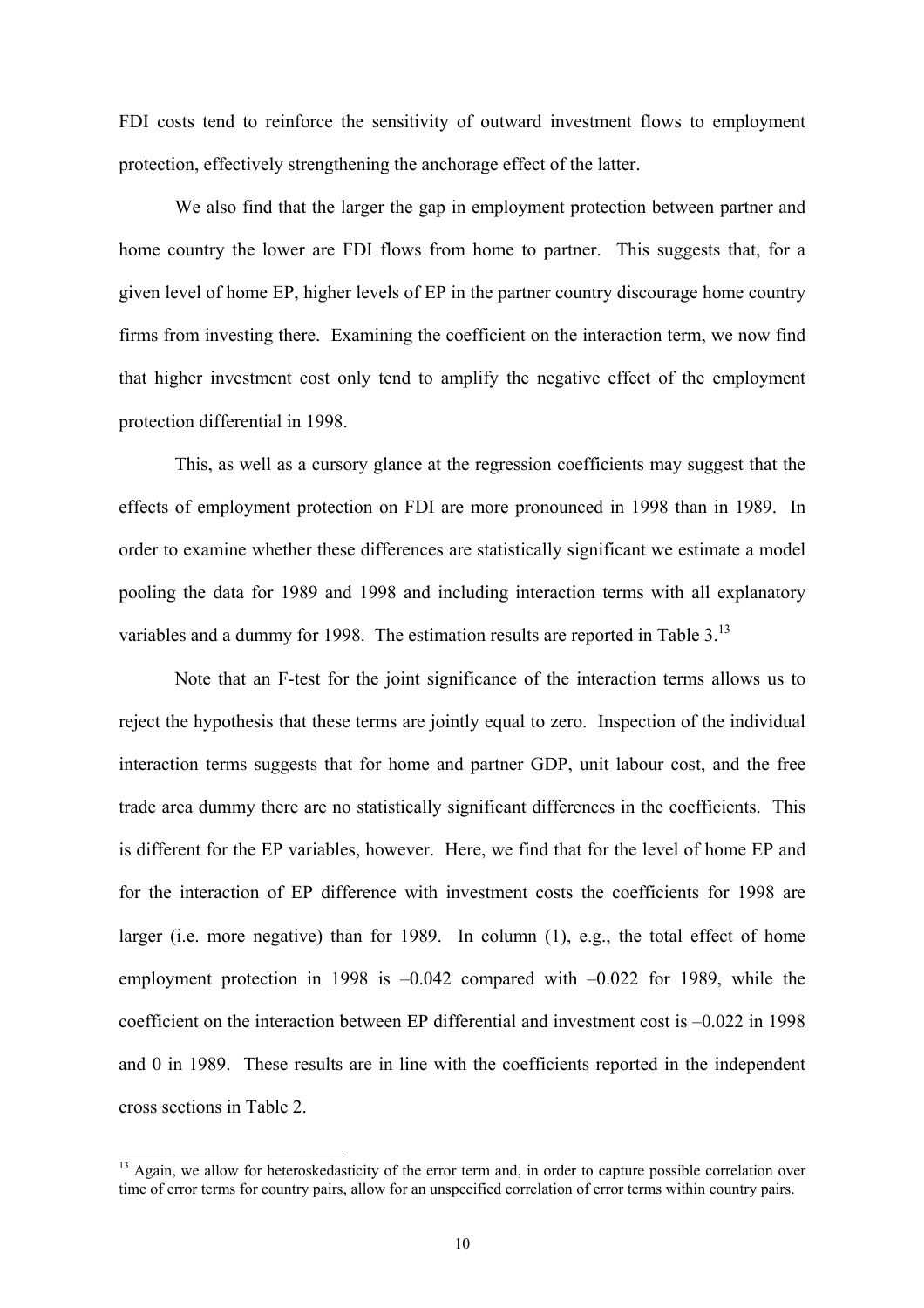#### *[Table 3 here]*

#### **4. CONCLUSIONS**

 $\overline{a}$ 

In this paper, we have examined theoretically and empirically the relationship between bilateral FDI flows and employment protection levels for a number of OECD countries. Our main findings are consistent with our theoretical analysis and suggest that: (1) domestic levels of employment protection – by discouraging outward FDI – act as an 'anchorage' device for domestic industry, (2) employment protection differentials between foreign and home country are negatively related to FDI outflows, (3) both the anchorage and the EP differential effects are stronger the higher are FDI costs, and (4) the sensitivity of FDI flows to both employment protection levels and differentials has increased between 1989 and 1998.

Overall, the empirical analysis carried out in this paper suggests that the relationship between labour market rigidities and international investment flows is more complex than what is implied by the conventional wisdom. Some tentative but interesting policy conclusions can be drawn from our results. Given that employment protection can help to anchor domestic industry by discouraging relocation, industrialised countries with a large industrial base will be able to sustain high levels of hiring and firing costs. Developing countries with a small industrial base may instead have an incentive to pursue flexible labour market policies. Clearly, given the highly aggregate nature of our data, these conclusions ought to be taken with caution. More generally, however, this analysis points to the theoretical possibility of a strategic intertemporal use of labour standards, whereby low employment protection could be used to attract inward investment to a given location and could then be subsequently raised to lock the investment in.<sup>14</sup>

<span id="page-13-0"></span><sup>&</sup>lt;sup>14</sup> See Leahy and Montagna (2000) for a theoretical analysis of the strategic use of unionisation laws.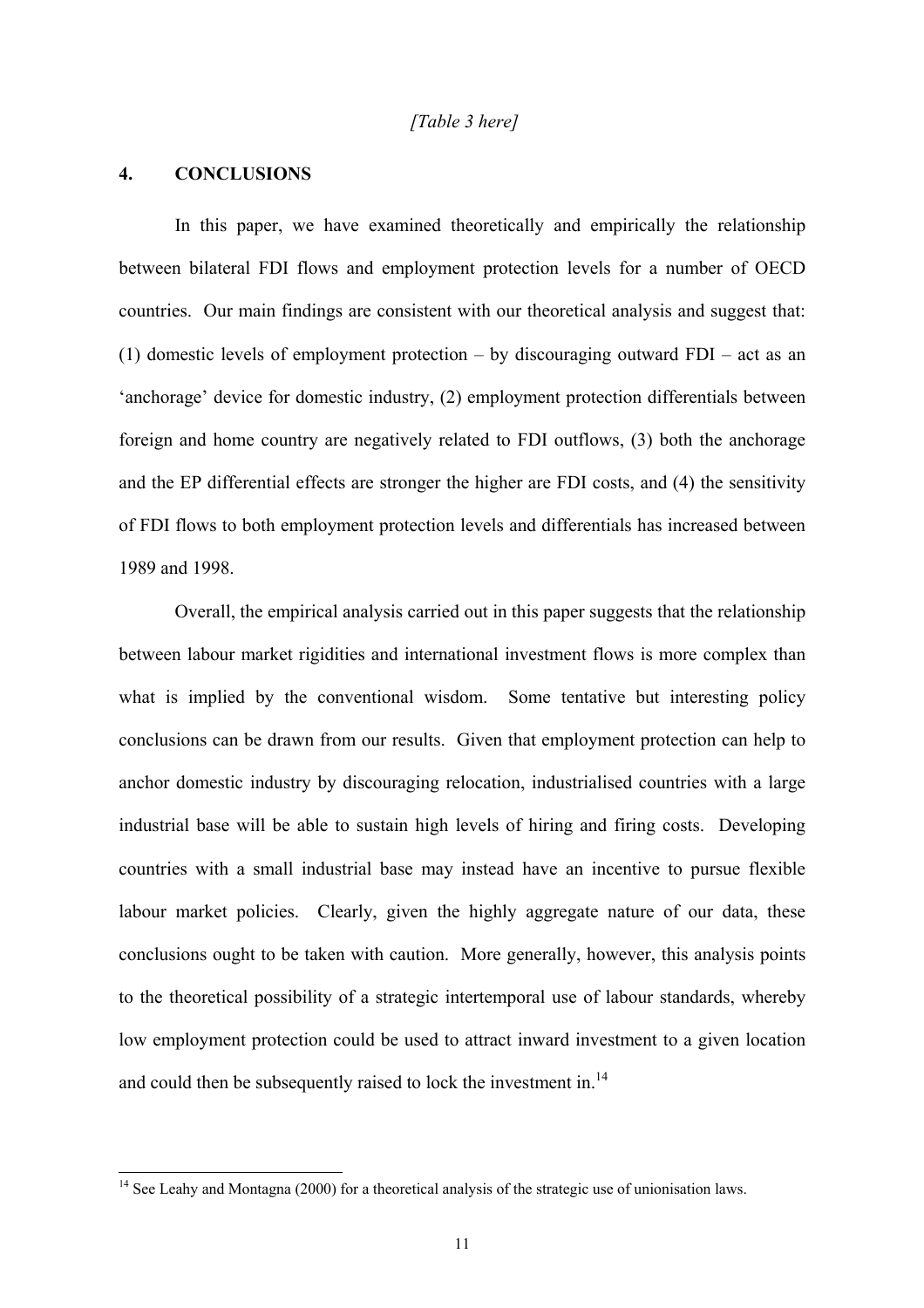#### **References**

Barrell, R. and N. Pain (1999). Trade restraints and Japanese direct investment inflows. *European Economic Review* 43: 29-45.

Bentolilla S. and G. Bertola (1990). Firing Costs and Labour Demand: How Bad is Eurosclerosis? *Review of Economic Studies*, 57: 381-402.

Blonigen, B. A. (1997). Firm-specific Assets and the Link between Exchange Rates and Foreign Direct Investment. *American Economic Review* 87: 447-465.

Brown, D.K., A.V. Deardorff and R.M. Stern (2003). The effects of multinational production on wages and working conditions in developing countries. NBER Working Paper 9669.

Culem, C. G. (1988). The Locational Determinants of Direct Investments among Industrialised Countries. *European Economic Review* 32: 885-904.

Dewit, G., D. Leahy, and C. Montagna (2003). Employment Protection and Globalisation in Dynamic Oligopoly. CEPR Discussion Paper 3871.

Garibaldi, P., J. Konings, and C. Pissaridis (1997). Gross Job Reallocation and Labour Market Policy, in D. Snower and G. de la Dehesa (eds.) *Unemployment Policy: Government Options for the Labour Market*, CUP.

Görg, H. (2002). Fancy a stay at the Hotel California? Foreign direct investment, taxation and firing costs. IZA Discussion Paper 665.

Haaland, J.I. and I. Wooton (2002). Multinational investment, industry risk and policy competition. CEPR Discussion Paper 3152.

Haaland, J.I., I. Wooton and G. Faggio (2003). Multinational firms: Easy come, easy go?. *FinanzArchiv* 59: 3-26.

Hamermesh, D. (1996). *Labor Demand*, Princeton: Princeton University Press.

Leahy, D. and C. Montagna (2000). Temporary social dumping, union legalisation and FDI: A note on the strategic use of standards. *Journal of International Trade and Economic Development* 9: 243-259.

Markusen, J.R. (2002). *Multinational firms and the theory of international trade*. Cambridge, MA: MIT Press.

Nickell, S. (1998). Unemployment, Questions and some Answers. *Economic Journal* 108: 802-816.

Nickell, S., L. Nunziata, and G. Quintini (2001). The Beveridge Curve, Unemployment and Wages in the OECD from the 1960s to the 1990s. Mimeo, London School of Economics.

Nicoletti, G., S.Scarpetta and O. Boylaud (1999). Summary indicators of product market regulation with an extension to employment protection legislation. OECD Economics Department Working Paper No. 226.

Nicoletti, G., S. Golub, D. Hajkova, D. Mirza and K-Y. Yoo (2003). Policies and international integration: Influences on trade and foreign direct investment. OECD Economics Department Working Paper No. 359.

OECD (1996). *Employment Outlook*, Paris.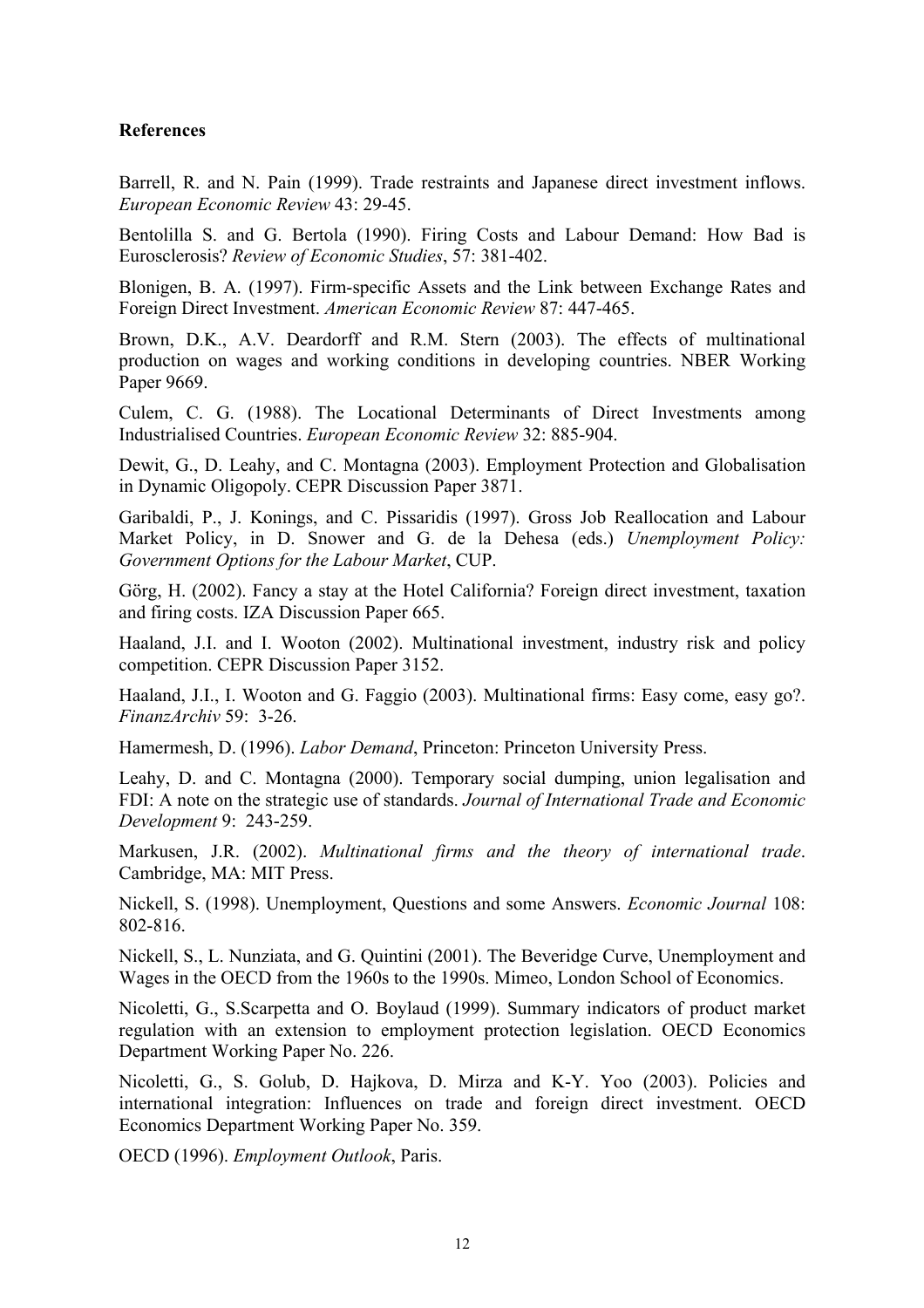Wheeler, D. and A. Mody (1992). International investment location decisions: The case of U.S. firms. *Journal of International Economics* 33: 57-76.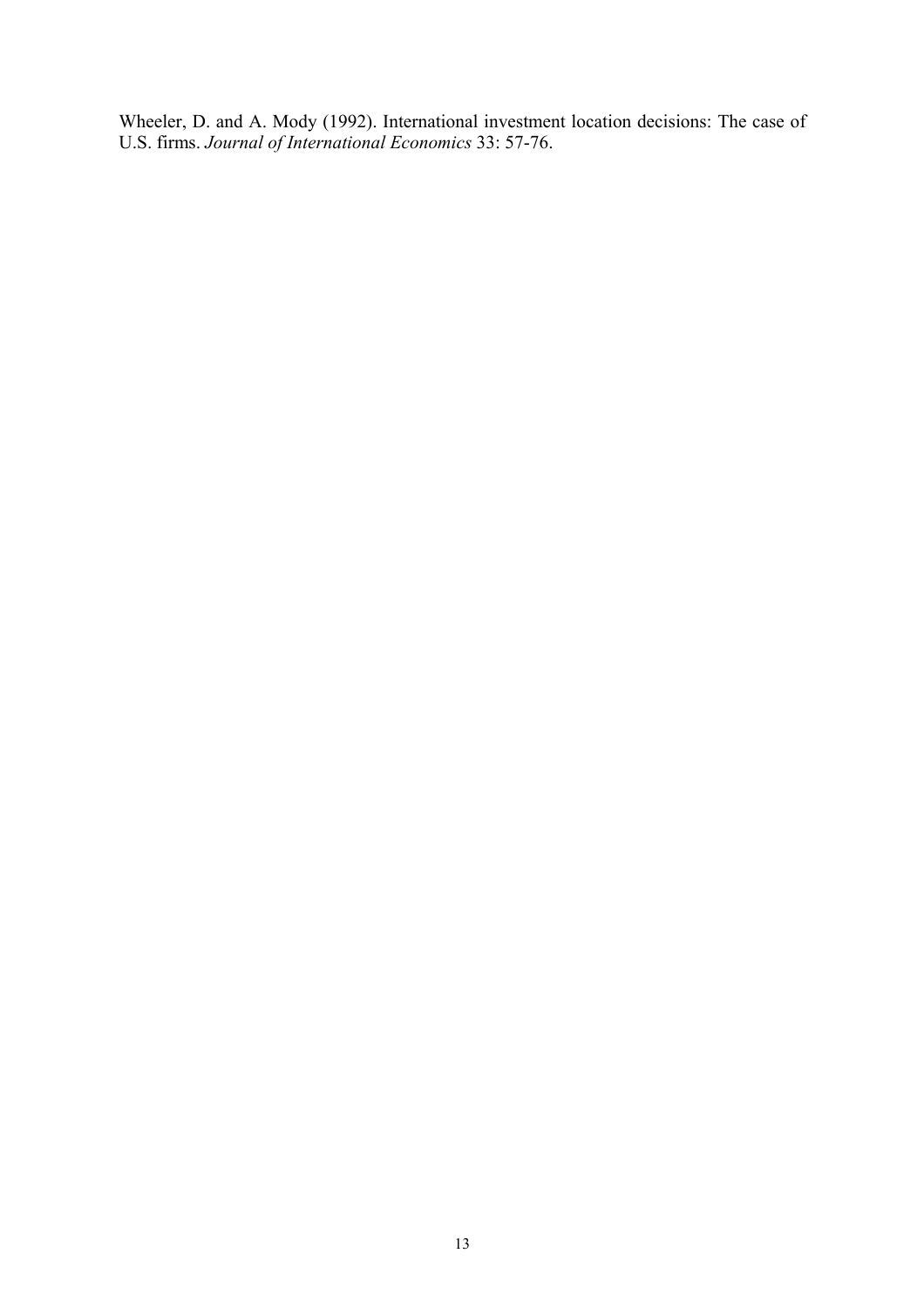|                |          | 1989     |      |          | 1998     |      |
|----------------|----------|----------|------|----------|----------|------|
|                | Inflows  | Outflows | EP   | Inflows  | Outflows | EP   |
| Australia      | 2.50%    | 1.78%    | 17.6 | 1.62%    | 1.27%    | 17.6 |
| Austria        | 0.45%    | 0.63%    | 39.8 | 2.62%    | 1.12%    | 39.8 |
| BLEU           | 4.08%    | 3.09%    | 50.3 | 7.92%    | 10.01%   | 34.8 |
| Canada         | 0.87%    | 0.87%    | 10.6 | 3.61%    | 4.80%    | 10.6 |
| Czech Republic |          |          | 100  | 6.16%    | 0.02%    | 28.8 |
| Denmark        | 1.03%    | 1.90%    | 40.6 | 3.72%    | 2.76%    | 24.9 |
| Finland        | 0.31%    | 2.25%    | 37   | 9.84%    | 14.89%   | 34.9 |
| France         | 0.95%    | 1.74%    | 45.5 | 1.89%    | 2.23%    | 51.3 |
| Germany        | 0.58%    | 1.20%    | 59.2 | 1.20%    | 3.87%    | 46.3 |
| Greece         | $0.00\%$ | $0.00\%$ | 60.2 | $0.00\%$ | 0.05%    | 58.8 |
| Hungary        |          |          | 100  | $0.00\%$ | $0.00\%$ | 23.7 |
| Ireland        | 0.49%    | 3.77%    | 16.8 | 0.25%    | 8.36%    | 16.8 |
| Italy          | 0.56%    | 0.30%    | 69.2 | 0.24%    | 0.46%    | 54.7 |
| Japan          | 0.08%    | 1.81%    | 44.1 | 0.21%    | 0.68%    | 44.1 |
| New Zealand    | 1.03%    | 0.73%    | 16.8 | 5.05%    | 2.30%    | 17.2 |
| Netherlands    | 2.09%    | 3.78%    | 51   | 9.24%    | 8.24%    | 39.4 |
| Norway         | 1.54%    | 1.30%    | 51.6 | 2.66%    | 1.35%    | 48.1 |
| Poland         |          |          | 100  | 3.90%    | 0.18%    | 30.8 |
| Portugal       | 2.40%    | 0.12%    | 70.1 | 1.59%    | 1.57%    | 62.5 |
| South Korea    | 0.35%    | 0.14%    | 100  | 1.46%    | 0.50%    | 45.8 |
| Spain          | 1.83%    | 0.47%    | 61   | 1.98%    | 1.55%    | 53.6 |
| Sweden         | 0.54%    | 3.79%    | 57.4 | 6.83%    | 6.88%    | 40.5 |
| Switzerland    | 0.05%    | $0.00\%$ | 21.2 | 3.45%    | 4.60%    | 21.2 |
| Turkey         | $0.00\%$ | $0.00\%$ | 60.2 | 0.48%    | 0.01%    | 60.2 |
| UK             | 3.36%    | 3.76%    | 8.6  | 4.78%    | 7.94%    | 8.6  |
| <b>USA</b>     | 1.16%    | $0.55\%$ | 3.7  | 2.05%    | 1.27%    | 3.7  |

#### **Table 1: FDI and employment protection**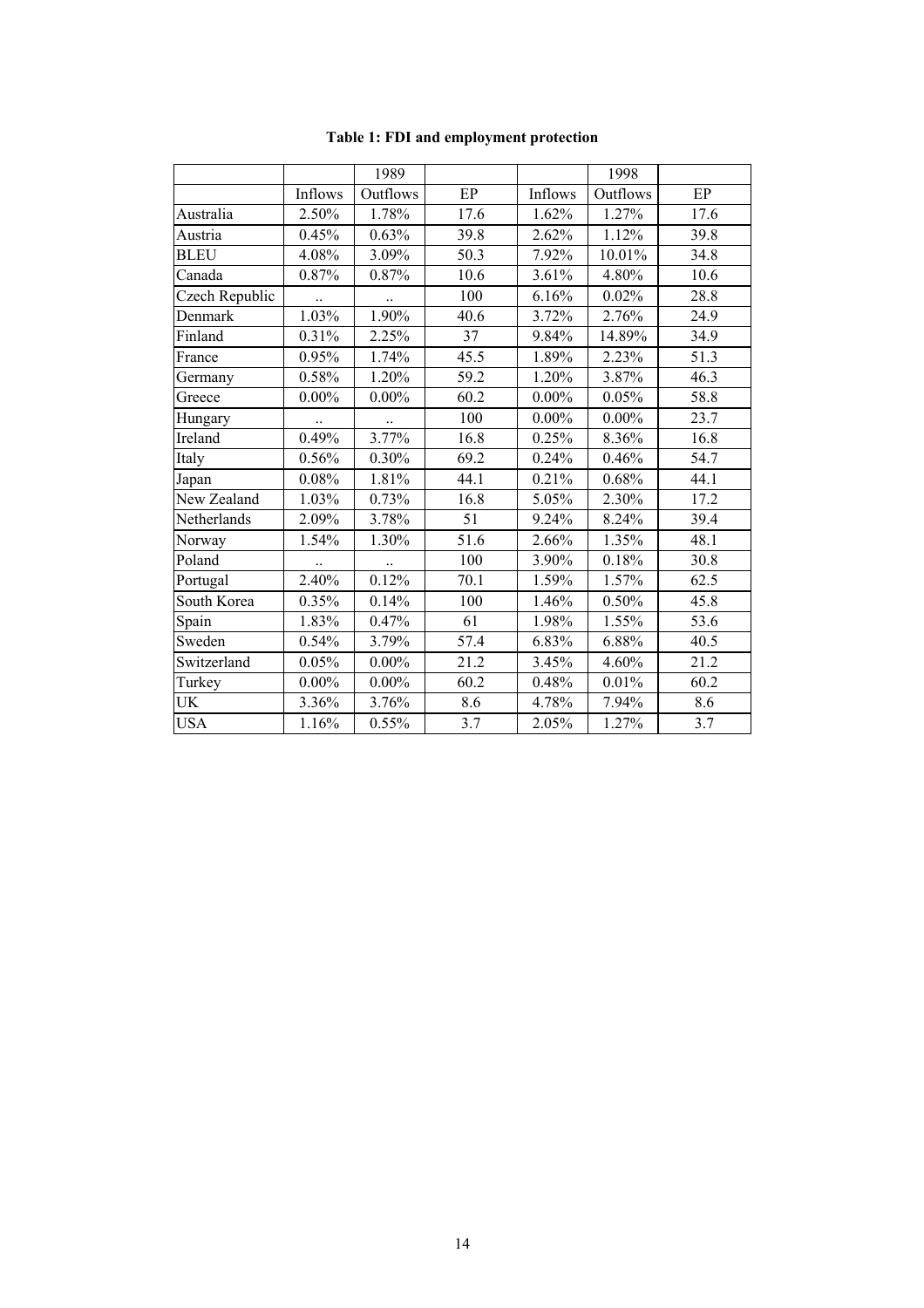|                          | (1)           | (2)           | (3)           | (4)           |
|--------------------------|---------------|---------------|---------------|---------------|
|                          | 1989          | 1989          | 1998          | 1998          |
| Partner GDP              | 0.601         | 0.658         | 0.635         | 0.600         |
|                          | $(0.134)$ *** | $(0.128)$ *** | $(0.137)$ *** | $(0.103)$ *** |
| Home GDP                 | 0.967         | 1.031         | 0.887         | 0.933         |
|                          | $(0.123)$ *** | $(0.121)$ *** | $(0.074)$ *** | $(0.076)$ *** |
| Partner unit labour cost | 0.354         | 0.678         | 0.615         | 0.239         |
|                          | (0.932)       | (0.759)       | (0.982)       | (0.635)       |
| Home EP                  | $-0.016$      | $-0.025$      | $-0.042$      | $-0.066$      |
|                          | (0.011)       | $(0.010)$ **  | $(0.009)$ *** | $(0.008)$ *** |
| Home EP * Investment     | $-0.022$      | $-0.019$      | $-0.041$      | $-0.025$      |
| cost                     |               |               |               |               |
|                          | $(0.007)$ *** | $(0.006)$ *** | $(0.011)$ *** | $(0.009)$ *** |
| EP differential          | $-0.023$      | $-0.027$      | $-0.025$      | $-0.034$      |
|                          | $(0.006)$ *** | $(0.005)$ *** | $(0.009)$ *** | $(0.006)$ *** |
| EP differential *        | $-0.001$      | 0.002         | $-0.023$      | $-0.022$      |
| Investment cost          |               |               |               |               |
|                          | (0.008)       | (0.007)       | $(0.014)*$    | $(0.010)$ **  |
| FTA dummy                |               | 1.339         |               | 1.491         |
|                          |               | $(0.274)$ *** |               | $(0.275)$ *** |
| <b>Observations</b>      | 277           | 277           | 388           | 388           |
| R-squared                | 0.35          | 0.40          | 0.39          | 0.46          |

**Table 2: Basic regression results for outward FDI flows** (Dependent variable: ln FDI flows from home to partner)

Heteroskedasticity consistent standard errors, clustered by partner country, in parentheses \* significant at 10%; \*\* significant at 5%; \*\*\*significant at 1% regression includes constant term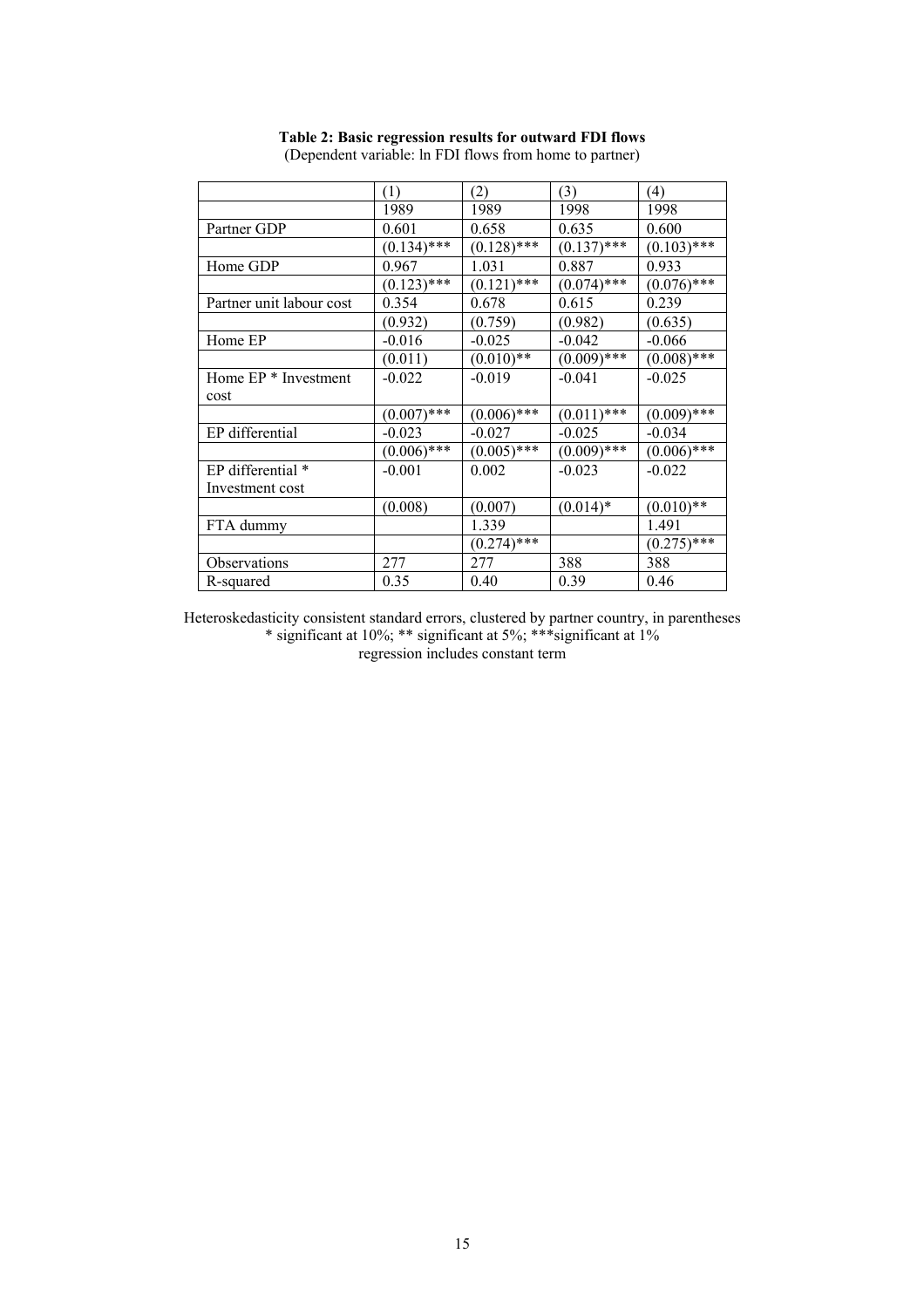|                            | (1)           | (2)           |
|----------------------------|---------------|---------------|
| Partner GDP                | 0.601         | 0.658         |
|                            | $(0.091)$ *** | $(0.089)$ *** |
| 1998 * Partner GDP         | 0.033         | $-0.058$      |
|                            | (0.113)       | (0.110)       |
| Home GDP                   | 0.967         | 1.031         |
|                            | $(0.105)$ *** | $(0.106)$ *** |
| 1998 * Home GDP            | $-0.080$      | $-0.097$      |
|                            | (0.118)       | (0.120)       |
| Partner unit labour cost   | 0.354         | 0.678         |
|                            | (0.622)       | (0.587)       |
| 1998 * Partner unit labour | 0.260         | $-0.438$      |
| cost                       |               |               |
|                            | (0.857)       | (0.825)       |
| Home EP                    | $-0.016$      | $-0.025$      |
|                            | (0.010)       | $(0.009)$ *** |
| 1998 * Home EP             | $-0.026$      | $-0.041$      |
|                            | $(0.013)$ **  | $(0.013)$ *** |
| Home EP* Investment cost   | $-0.022$      | $-0.019$      |
|                            | $(0.007)$ *** | $(0.006)$ *** |
| 1998 * (Home EP *          | $-0.019$      | $-0.006$      |
| Investment cost)           |               |               |
|                            | $(0.009)**$   | (0.009)       |
| EP differential            | $-0.023$      | $-0.027$      |
|                            | $(0.006)$ *** | $(0.006)$ *** |
| 1998 * EP differential     | $-0.002$      | $-0.007$      |
|                            | (0.009)       | (0.008)       |
| EP differential *          | $-0.001$      | 0.002         |
| Investment cost            |               |               |
|                            | (0.009)       | (0.008)       |
| 1998 * (EP differential *  | $-0.022$      | $-0.024$      |
| Investment cost)           |               |               |
|                            | $(0.012)*$    | $(0.011)$ **  |
| FTA dummy                  |               | 1.339         |
|                            |               | $(0.282)$ *** |
| 1998 * FTA dummy           |               | 0.152         |
|                            |               | (0.343)       |
| Observations               | 665           | 665           |
| F (interaction terms)      | $4.85***$     | $2.93***$     |
| R-squared                  | 0.38          | 0.45          |

**Table 3: Regression results with interaction terms** (Dependent variable: ln FDI flows from home to partner)

Heteroskedasticity consistent standard errors, clustered by country-pairs, in parentheses

\* significant at 10%; \*\* significant at 5%; \*\*\*significant at 1% regression includes constant and (1998 \* constant) terms